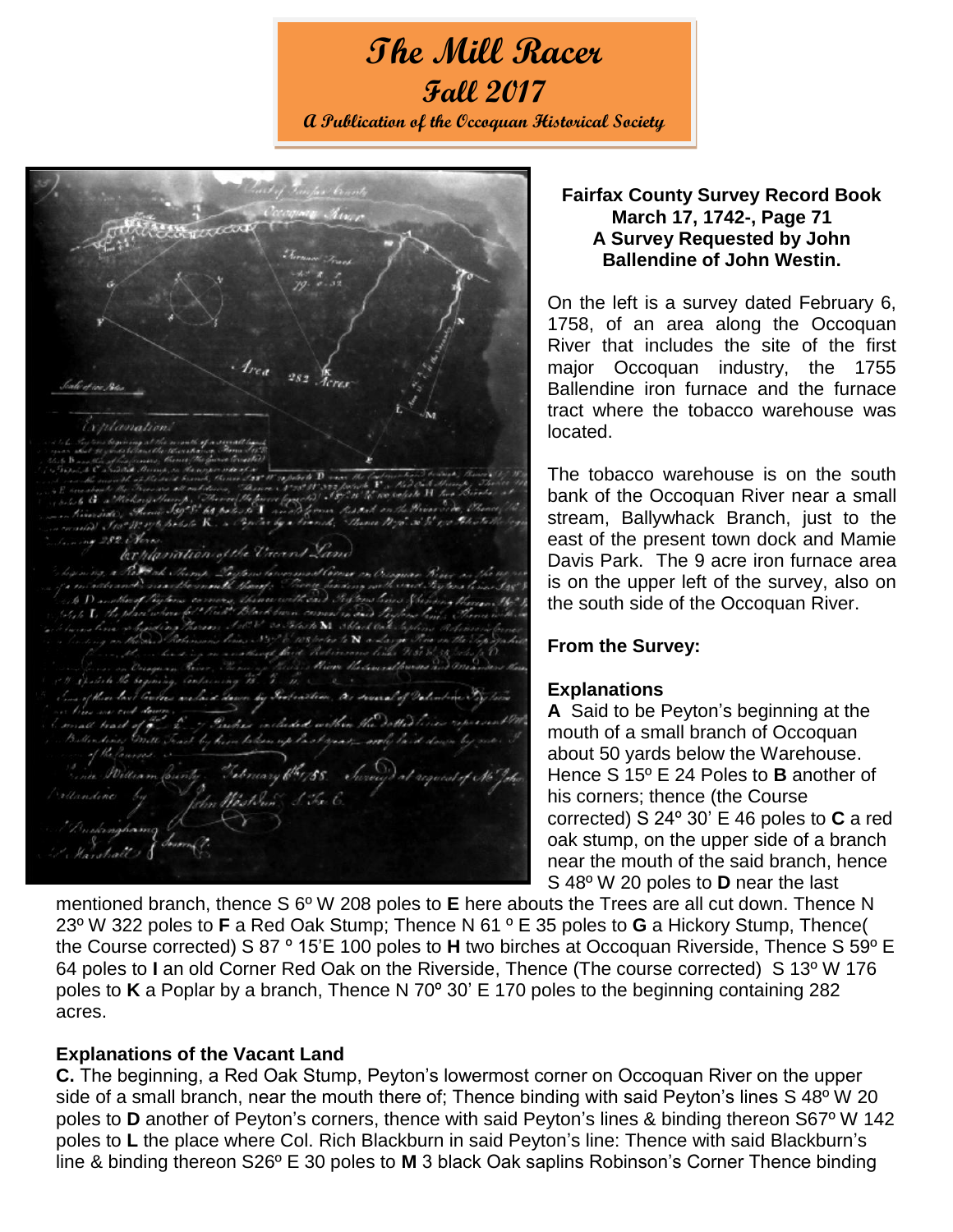on the said Robinsons lines N57º 108 poles to **N** a large pine on the top of a hill Robinsons' Corner, Thence binding on another said Robinsons lines N51º E 55 poles to **O** Robinsons' Corner on Occoquan River, Thence up the said River the Several Courses and Meanders there of N24º W 4 poles to the beginning, Containing 15 (acres) 1(rod) 11(poles)

NB. Some of these last Courses are laid down by Protraction, as several of Valentine Peyton's corner trees are cut down.

The small tract of 9 (acres) 2 (rods) 7 Perches included within the dotted lines represent M**.** John Ballendine's Mill Tract by him taken up last year only laid down by me: I run none of the courses. Prince William County February 6<sup>th</sup> 1758. Survey'd at request of M. John Ballendine John Westin S.Fx C.

Basil Buckingham & Thos Marshall } Sworn

\*\*\*\*\*\*\*\*\*\*\*\*\*

Transcribing these early surveys can be difficult and hopefully the majority of what I transcribed is accurate. For anyone looking at one for the first time, here are a few explanations:

- 1. The length of a rod or perch is 16.5' or 5.5 yards.
- 2. Protraction: The lines weren't run or measured in the field, but the lengths laid out on paper.

3. NB are initials for the Latin words Nota Bene that translates as note well.

This survey is quite interesting in what it shows us. The warehouse on the survey sits 150 feet from the bank of the Occoquan River. In today's street layout that would place it on the south side of Mill Street, in the 200 block. This would later be the site of the coopers shop shown on the 1804 Occoquan Plat. The warehouse was at a convenient site to load ships at the historic town dock and to unload wagons rolling into town on Washington Street. Later as the location of the cooper shop, that convenience for shipping any variety of goods would continue.

Information from Hening's *Statutes at Large* tells us a warehouse was established at the copper-mine landing in Prince William County upon the Occoquan in 1734. Permission was repealed in 1744 for the warehouse on the south bank of the river and reestablished in 1748. The 1748 Hening's Statutes, Chapter XXXIV states, "That public warehouses for inspection of tobacco, pursuant to this act, shall be kept at several places herein mentioned: that is to say… In the county of Fairfax; at Occoquan, and Peyton's, in Prince-William county, under one inspection…"

Tobacco was the major crop in the early years of Prince William County as it was in much of Virginia. The economy revolved around tobacco. Tobacco could only be transported by ship in legally inspected and stamped hogsheads. Ship captains would be charged large fees for illegal transportation and the tobacco confiscated. An exception was tobacco could be transported by boat if it was being delivered to a warehouse to pay levies, debts or other duties. During 1732 fees to the county clerks, constables, coroners and sheriffs were paid in pounds of tobacco. Here is a sampling of fees; to the clerk of the court for a wedding or ordinary license, the cost was 50 pounds of tobacco. The sheriff received 20 pounds of tobacco for a ducking but only 10 for placing someone in the stocks. The coroner received 133 pounds for an inquisition, to be paid from the deceased person's estate and if the estate couldn't cover the fee, the county would. In 1732 the inspectors in Prince William County were paid 30-40 pounds annually depending on their warehouse location.



On the left is a copy of the Town of Occoquan 1804 plat. The coopers shop and wharf are shown on the right side of the plat. Ballendine's iron furnace would have fallen into disuse by 1804 but was located just above the current River Mill Park.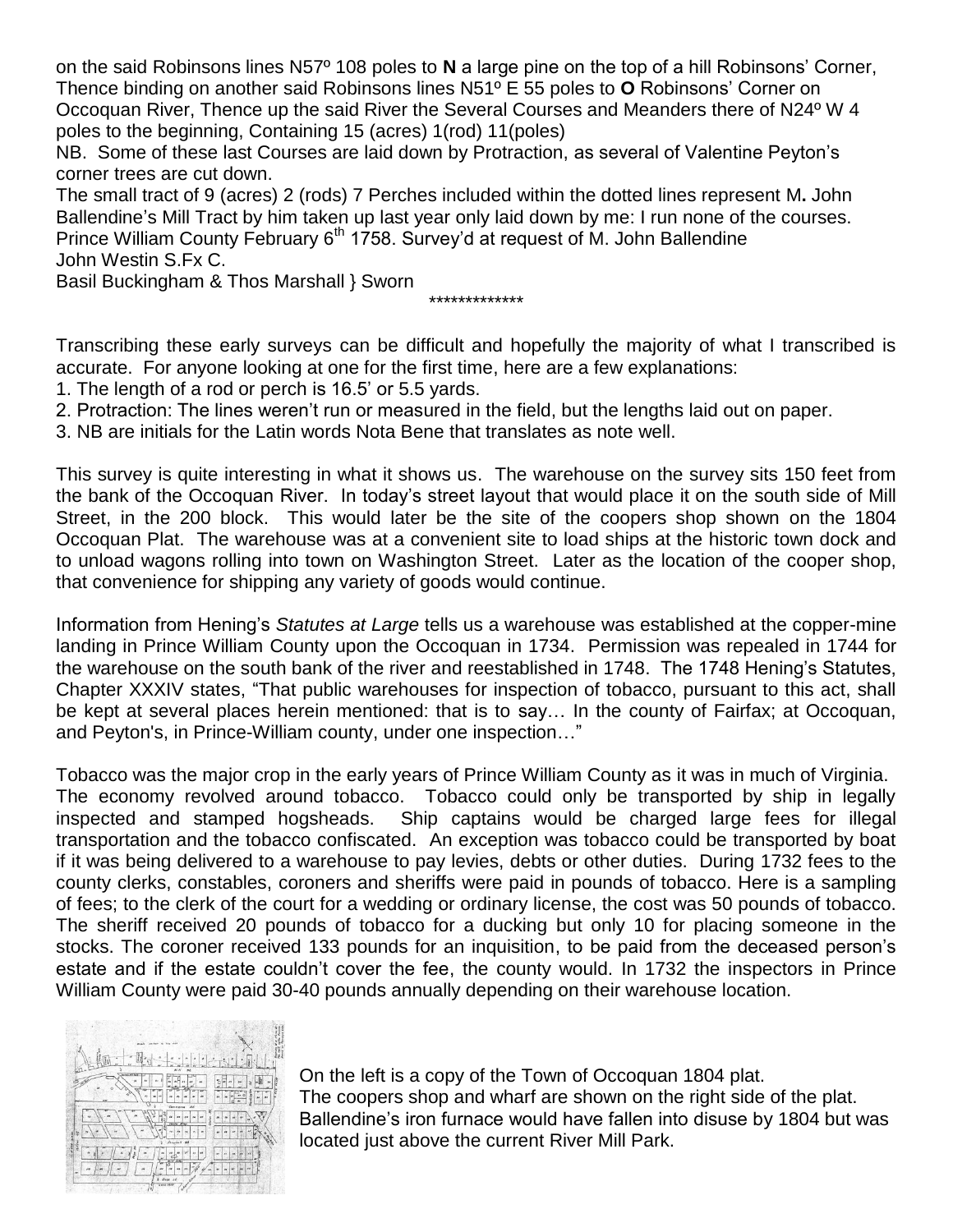#### **Meadow Cemetery**

The Relic Room at the Bull Run Library in Manassas recently received a question about the location of the Meadow Cemetery. A Manassas Journal article from December 3, 1915, said Virginia Duty



Greetings from OCCOOUAN, Va.

the meadows, hence the name Meadow Cemetery.

was buried at the Meadow Cemetery yet there is no listing of that cemetery in records. Research conducted by the Relic staff found Virginia's death certificate listed burial in Occoquan.

The postcard pictured at the left shows the text "Greeting from Occoquan, Va." The card is on display in the Mill House Museum. The picture, taken from the south side of the Occoquan River shows sheep grazing in a meadow and the silhouette of the hill side at Occoquan Regional Park on the north bank of the river. Oral history from several sources tells us local residents referred to that area as

The WPA report #294, created by Susan Morton in 1937, refers to it as the old cemetery. The familiar name of the Meadows passed into history as the cemetery fell into disuse and the area was developed in the 1950's. Surrounded by private property and bordered by Poplar Lane, Riverview Lane and Route 123, the cemetery was forgotten until Carol Rymes took interest in the project. Carol's double great grandmother, Catherine Charlotte Caldwell Davis, was buried in the Meadow Cemetery in 1872. (See Mill Racer, Summer, 2012.) Carol and family paid to have the area surveyed and cleared, Boy Scouts put in a path to the cemetery and now BSA 1396 will once again clear the Meadow Cemetery later in October.



The picture on the left shows the east end of Occoquan and the area that includes the Meadows cemetery or Occoquan Burying Ground.

Virginia Duty's obituary follows and mentions other members of her family that are also interred at the Meadow cemetery.

From the Manassas Journal, December 3, 1915 page 5. Transcribed and compiled by Morgan Breeden volunteer at the Relic, Bull Run Library, Manassas Virginia

## **A Tribute of Love Death of Miss Virginia Duty Removes Old Resident of County**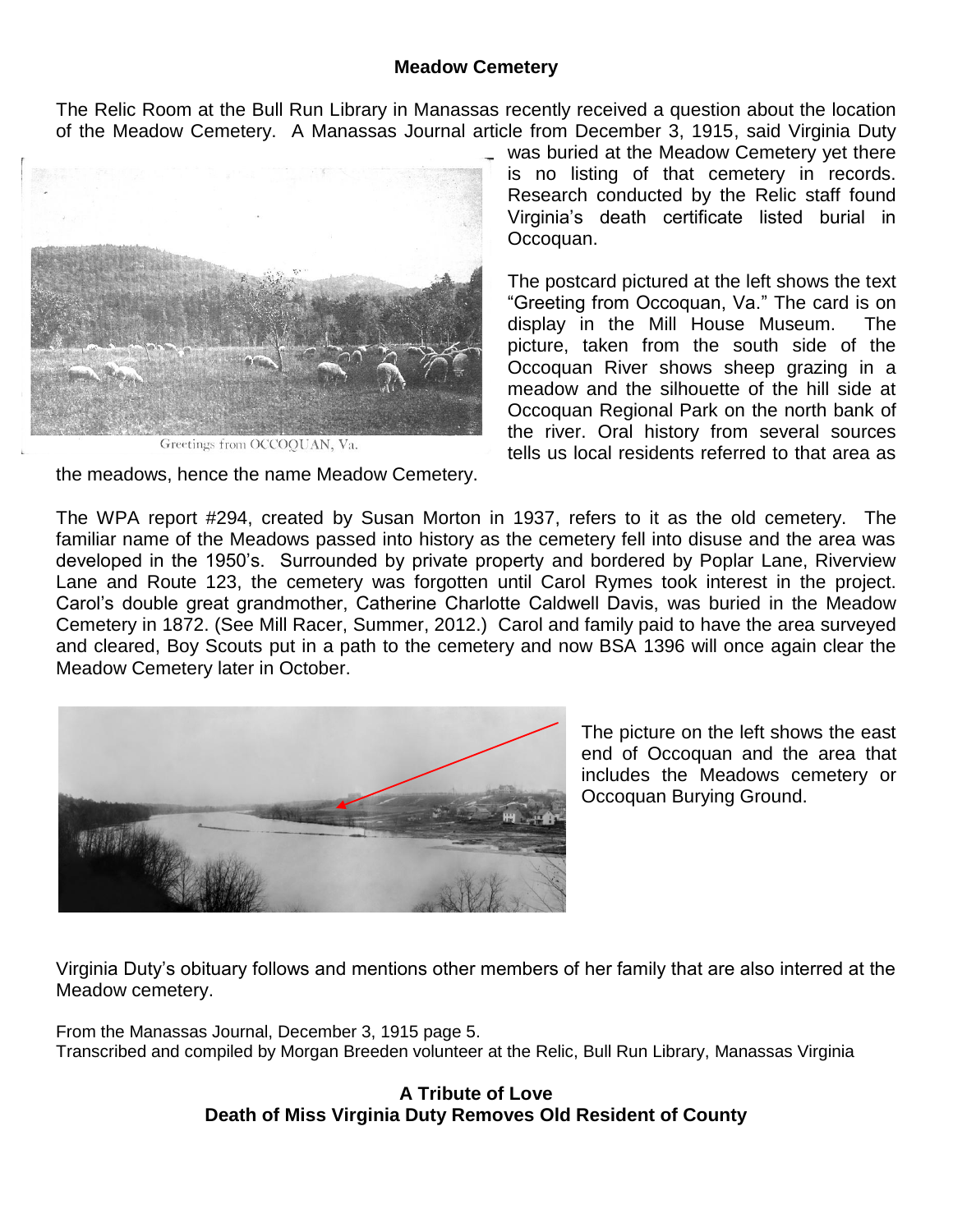The passing away of Miss Virginia Duty at Occoquan, Va., on Thursday morning, November 18<sup>th</sup>, removed from the community the eldest and one of the most beloved and highly esteemed citizens of the village, where she had lived for nearly eighty-five years, and where, from her earliest girlhood, she had wielded an unwavering and highly effectual influence for good.

Being of an excellent moral character, she devoutly embraced the Christian faith and was unceasing in her performance of its good works, as taught by Jesus Christ in his Holy Word.

Within her home circle, among her nephews, nieces and other relatives and friends, she will be sadly missed.

The deceased had lived all her life in the village of Occoquan, Va., where she was born and reared and where her ancestors lived for generations before. O She was a sister of the sainted Mrs. Mary A. Selecman, widely known for her Christian grace and charity, and a twin sister of Capt. Henry F. Duty, whose memory will ever be reverenced for his deeds of valor. She was also a sister of the beloved James Duty. They were members of a family widely known for its Christian piety.

Miss Virginia Duty made her home with her brother, the late Capt. Henry F. Duty, whose daughter, Miss Janie Duty, she reared from infancy and loved as her own child.

This consecrated Christian lady descended of the puritan faith, whose character embodied most unusual strength and tenderness, filled a place within her home and in the community which few but she could have filled.

Moral strength and tenderness, controlled by excellent judgment are her strongest qualifications and these she daily exercised in the performance of duty, meekly and loyally serving her God and ministering unto her fellow creatures.

Her mission was to love and to serve and to faithfully perform her duty as she saw it. Was there illness or death, she was there to minister and comfort-even when enfeebled by her eighty old years of age.

There was no house too lowly for her to enter. Her Christian grace made no distinction of class, creed or color in the hour of sorrow. Yet, with unswerving loyalty to God, she whole-heartedly espoused the cause of good and censured wrong, irrespective of the wrong doer, for, with unpartial discrimination, her righteousness knew no compromise.

Miss Virginia Duty was the daughter of Jane Epps Duty and Davis Duty, son of Andrew Woodbury Duty and a great-grandson of Asa Davis, whose family settled near Boston, Mass., as early as 1583, and who was a prominent representative of his state in 1777, 1779, 1793 and 1794, and from 1800 to 1808.

Asa Davis performed with distinction military service in the Revolutionary war, and was with Capt. Samuel Greely's company that marched at the time of the Lexington alarm April 19, 1776. He was in Capt. James Ford's company June and July, 1777, also in Lieutenant Brown's company to Saratoga September, 1777, at Burgoyne's surrender. The Asa Davis homestead is still standing in good condition and is occupied by members of his family.

Miss Virginia Duty's mother, Jane Epps Duty was descended from the Dorrs, who were among the first English to settle in Prince William County.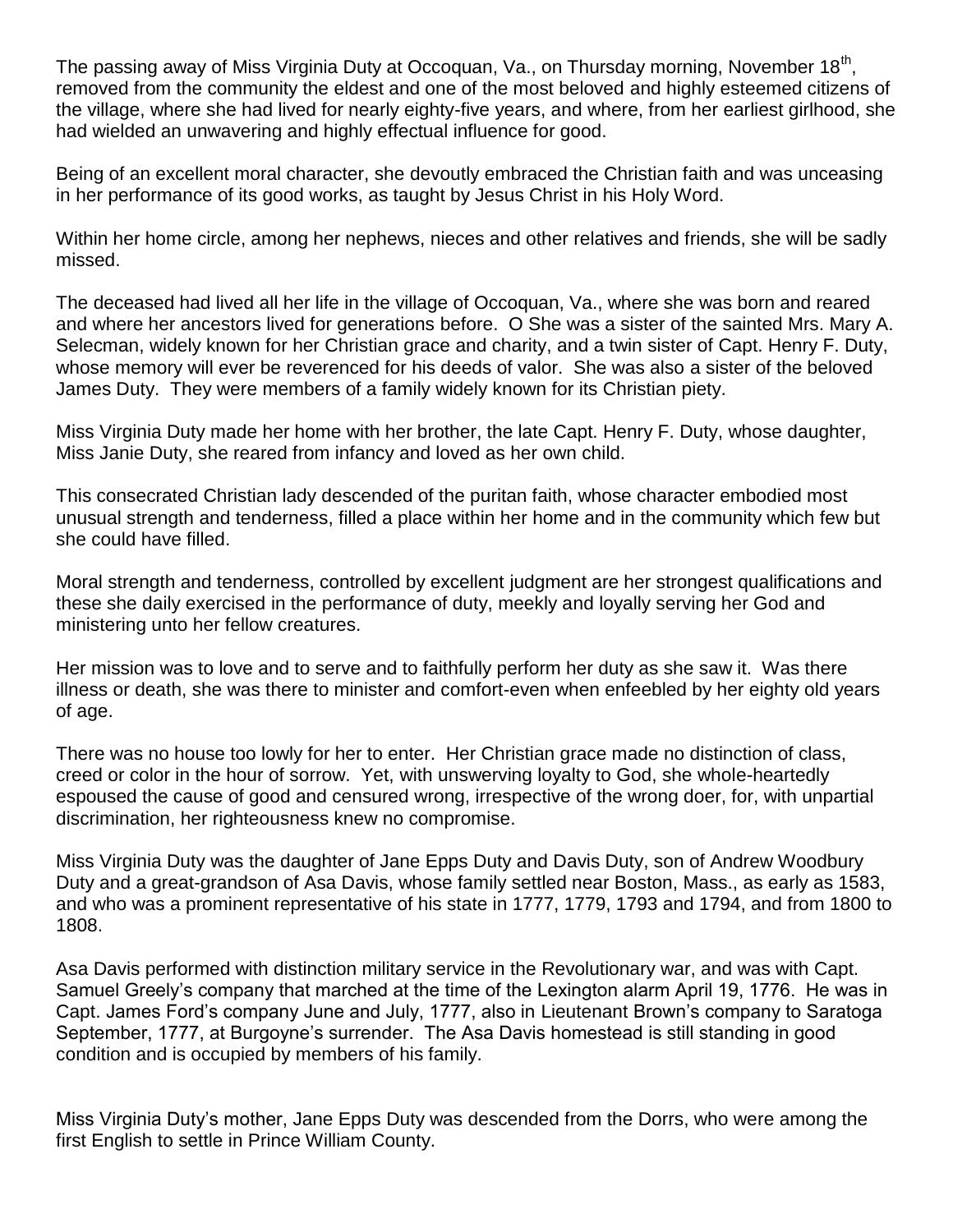Jane Epps Duty's father, John I. Hedges, was a major in the American Army in the War of 1812 against England.

Thus, embued by the traits of her ancestors and sustained by Christian grace, Miss Virginia Duty's beautiful character will ever be reverenced by those who knew and loved her.

For some time prior to her death, the deceased had been much enfeebled but seemed to suffer little in the end, but just passed away as the result of her feeble age.

Her funeral services were conducted by the Rev. Mr. Bibings at the M.E. Church at Occoquan, Va., of which she had been a member since early girlhood. Her remains were laid to rest in the Meadow Cemetery beside her parents and brothers, amidst bowers of beautiful flowers which she loved so well.

She early espoused the cause of Christ and remained faithful unto the end. "Her's is a starry crown! In the last day many will rise up and call her blessed!"

# **Photograph Donation**

During September and October Elizabeth Cooper donated approximately 65 family photographs to the Mill House Museum. Many of the pictures were inherited from her aunt, Doris Bubb, a long time Occoquan resident. There is a variety of Occoquan scenes in the set.

Donated in a second group are photos from the Occoquan High School class of 1935 which includes Elizabeth's mother, Sara Bubb. Another picture shows Sara relaxing on the Occoquan River rocks and yet another with three of her friends (One is Margret Selecman Sheppard) on the iron truss bridge.

Elizabeth shared with me that her great-grandfather, Joseph Plaskett, helped build the abutments for the Occoquan iron truss bridge in 1878. This is intriguing as one of the photographs Elizabeth brought to us shows a very old scene of the bridge.

Following is a little history of the iron truss bridge taken from an Alexandria Gazette article and Henrietta Selecman's diary.

#### **Alexandria Gazette, January 21, 1878**

The masonry for the proposed bridge connecting Fairfax and Prince William Counties at Occoquan has been commenced, and is being pushed forward with vigor. It is not expected the bridge will be ready for travel before next summer.

**The Diary of Henrietta Selecman May 11, 1878** The iron bridge came on the steamer Potomac to Occoquan **June 13** Finish building the bridge across Occoquan creek **June 14** Inspected the bridge

The bridge collapsed during Hurricane Agnes on June 22, 1972. What we refer to as the footbridge was a one lane traffic bridge until the first Route 123 bridge was constructed.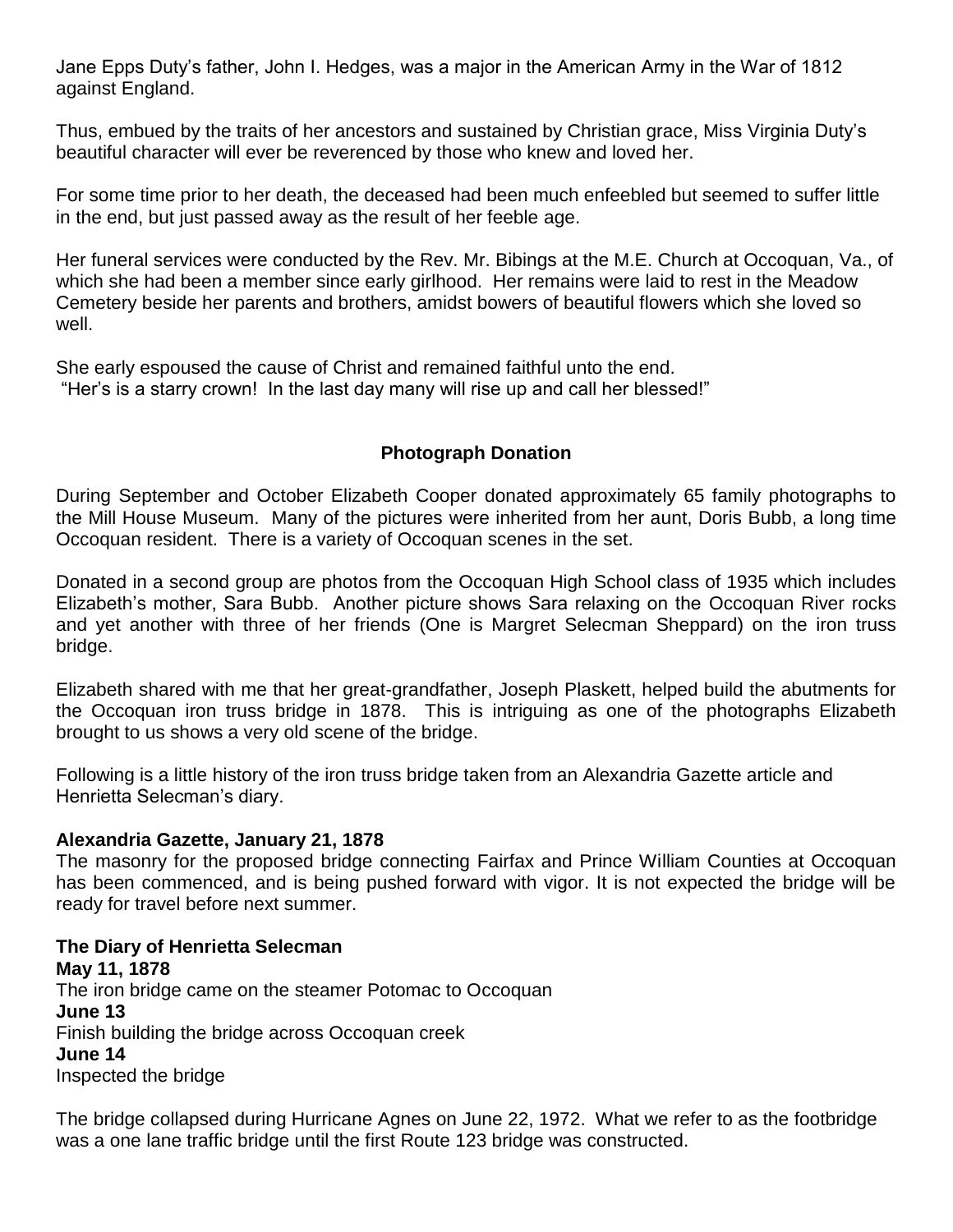

Left to right: Sara Bubb Cooper, Occoquan Iron Truss Bridge circa 1880, Sara Bubb and friends 1935

Property of George &. Con Landreille Ledoux, fr. Derachy armstrong. im Mc Intea Bertha Gordon Tilles it HSho Bown. Hinton nargaret  $\ell\ell_0$ but. Meke

**In the class picture above the first person in row two is Principal Elizabeth Vaughan Sara Bubb is next, second from the left.** 

**.**

The student names are listed on the back of the picture, but not in order. We aren't sure who's who so if anyone can match a face to a name please let the Mill House know!

The first Alumni Homecoming at Occoquan District High was held on May 16 & 17, 1941. The following information on the class of 1935 was compiled by the Homecoming Committee.

Dorothy Armstrong is married to Alton Taylor and they have a four year old daughter, Edna Mae. They are living in Woodbridge, VA.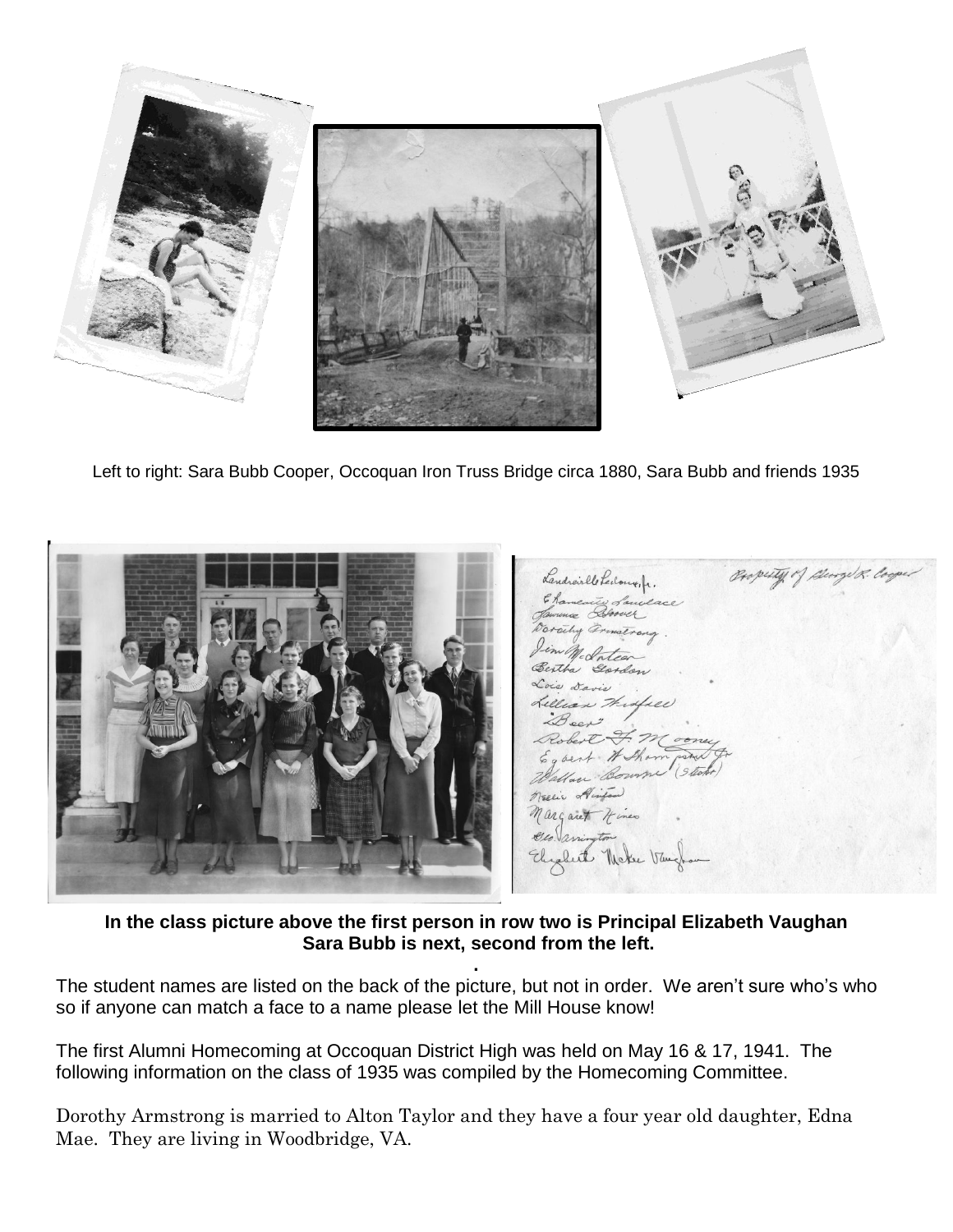George Arrington is living in Woodbridge, VA. He was employed at the D.C. Penal Institution for a short time and is now at Indian Head Naval Powder factory.

Wallace Bourne, after graduation, was employed at the Nation Wide Grocery Store in Quantico. He bought the former owner out and is now a successful business man. He continues to play basket ball for which he was noted at school.

Sara Bubb, Woodbridge, VA, completed a comptometry course at Washington Comptometer\* School and has been employed at the office of the Sanitary Grocery Company for the last four years.

Lois Davis, now married to Jimmie Norton, lives at 1317 W. 42 St., in Baltimore, MD. She is a telephone operator in that city.

Bertha Gordon married Norman Wyatt and they have one child. They are living in Minnieville.

Margaret Hines is married to Lieutenant Crouch, who is now stationed at the Marine base, San Diego, CA.

Nellie Hinton lives in Washington, D.C. and works at the Social Security Building.

Launderville Lodoux attended the medical school at Maryland Univ. He had to stop when his father was transferred to China.

Charlotte Lovelace lives in Washington and is employed as a private secretary there.

Robert Mooney is married and living in Florida.

Pearl Liming (No information available)

Jim McInteer went to Randolph Macon and later transferred to V.P.I.\* He won honors at both schools. After graduation he went to work in his line of study which is Conservation. He is now located at V.P.I where he is doing graduate work.

Egbert Thompson graduated from V.P.I. and is now working on his father's farm in Woodbridge, VA.

\*Comptometer, key driven mechanical calculator. \*V.P.I., Virginia Polytechnic Institute.

#### **Notes**

The Occoquan Historical Society Board met at 6:30 p.m., on Thursday, October 12 at the Mill House. Officers were elected and are as follows. President Marge Shaffer Vice President Kim Deal Treasurer Earnie Porta Secretary Dolores Elder Also on the OHS Board are Boyd Alexander, Jim Drakes, Bobbie Frank and June Randolph.